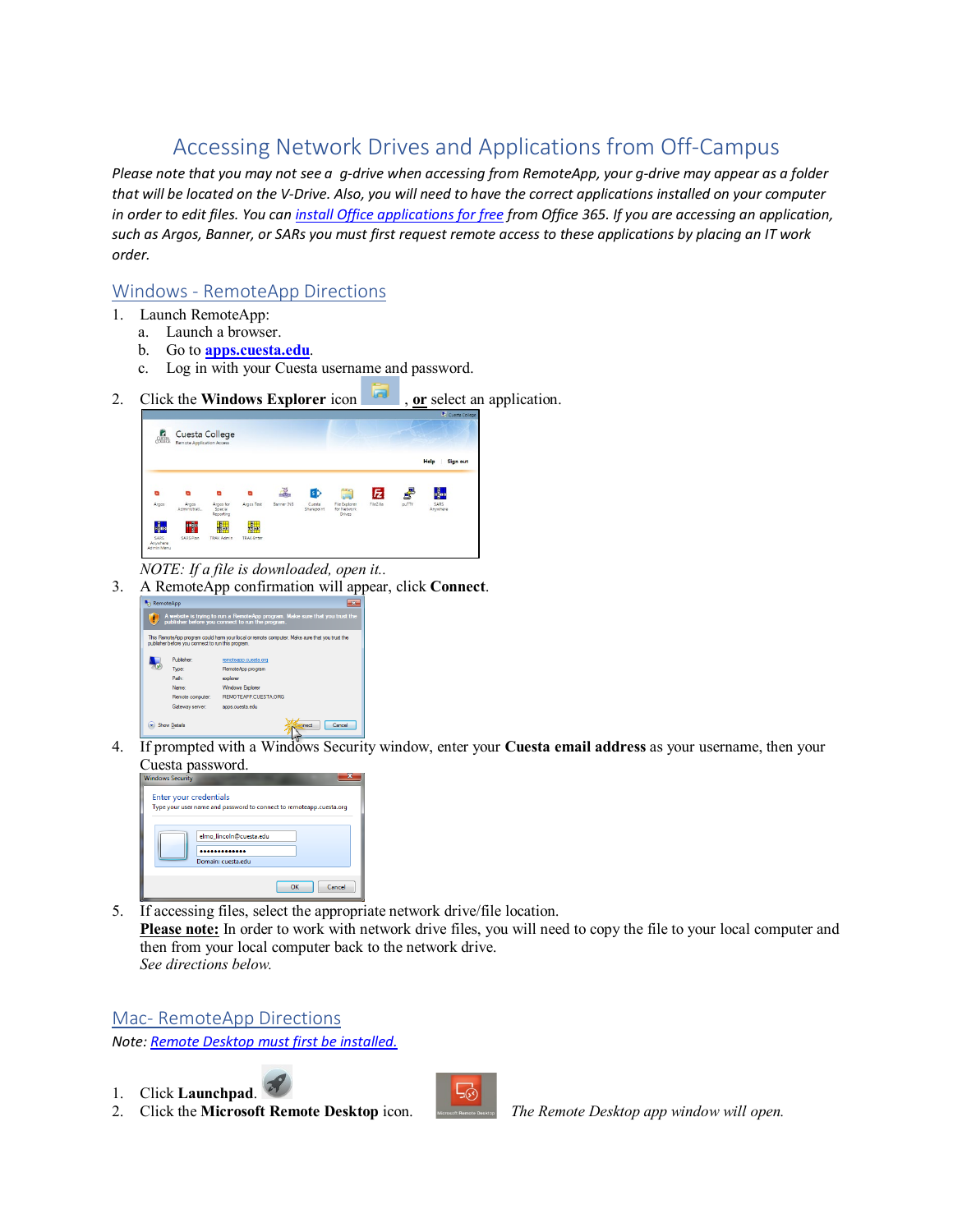- 3. Double-click **Windows Explorer, or** select an application.
- 4. If accessing files, select the appropriate network drive/file location.
- 5. In order to work with files, you will need to copy the file to your local computer and then from your local computer back to the network drive. *See directions below.*

#### Copy File from Network Drive to Off-Campus Desktop (Windows)

In order to view and/or edit files on network drives from off-campus, those files must first be downloaded to the local (off-campus) computer's Desktop. Once copied, you can then locate the file on the Desktop and open it.

- 1. Launch RemoteApp:
	- a. Open a browser.
	- b. Go to **[apps.cuesta.edu](https://apps.cuesta.edu/)**.
	- c. Log in with your username and password.
- 2. Click the **Windows Explorer** icon. *NOTE: If a file is downloaded, open it.*

*The RemoteApp confirmation may appear.*

3. If necessary, click **Connect**.

*Windows Explorer (via RemoteApp) will open.*

- 4. Locate the desired file, then right-click and select **Copy** from the shortcut menu.
- 5.Hold down the **Windows** key **a** and tap the **[E]** key. *Windows Explorer (on your local computer) will open.*
- 6. Right-click on **Desktop** in the Navigation (left) pane.
- 7. Select **Paste** from the shortcut menu. *The copied file will be pasted on your local computer's Desktop.*
- 8. Locate and double-click on the file in the Contents (right) pane. *Assuming you have the proper application installed on your local computer (e.g. MS-Office, Acrobat Reader, etc.), the file should open.*

#### Copy File from Network Drive to Off-Campus Desktop (Mac)



- 1. Click **Launchpad**.
- 2. Click the **Microsoft Remote Desktop** icon. *The Remote Desktop app window will open.*



- 3. Double-click **Windows Explorer**. *The Windows Explorer window will open.*
- 4. In the left pane the triangle to the left of the appropriate network drive. *A list of folders on that drive will be displayed.*
- 5. In the left pane, navigate to and click on the desired folder. *The contents of that folder will appear in the right pane.*
- 6. Display your computer's Desktop in the left pane (i.e. where to copy to) while retaining the file to copy in the right pane by doing the following:
	- a. In the left pane, under "This PC", locate an icon labeled "**home on** *xxxx*" (where "*xxxx*" is the name of your computer).
	- b. Click the triangle to the left of "**home on** *xxxx*". *A list of folders will appear under "home on xxxx", including "Desktop"*.